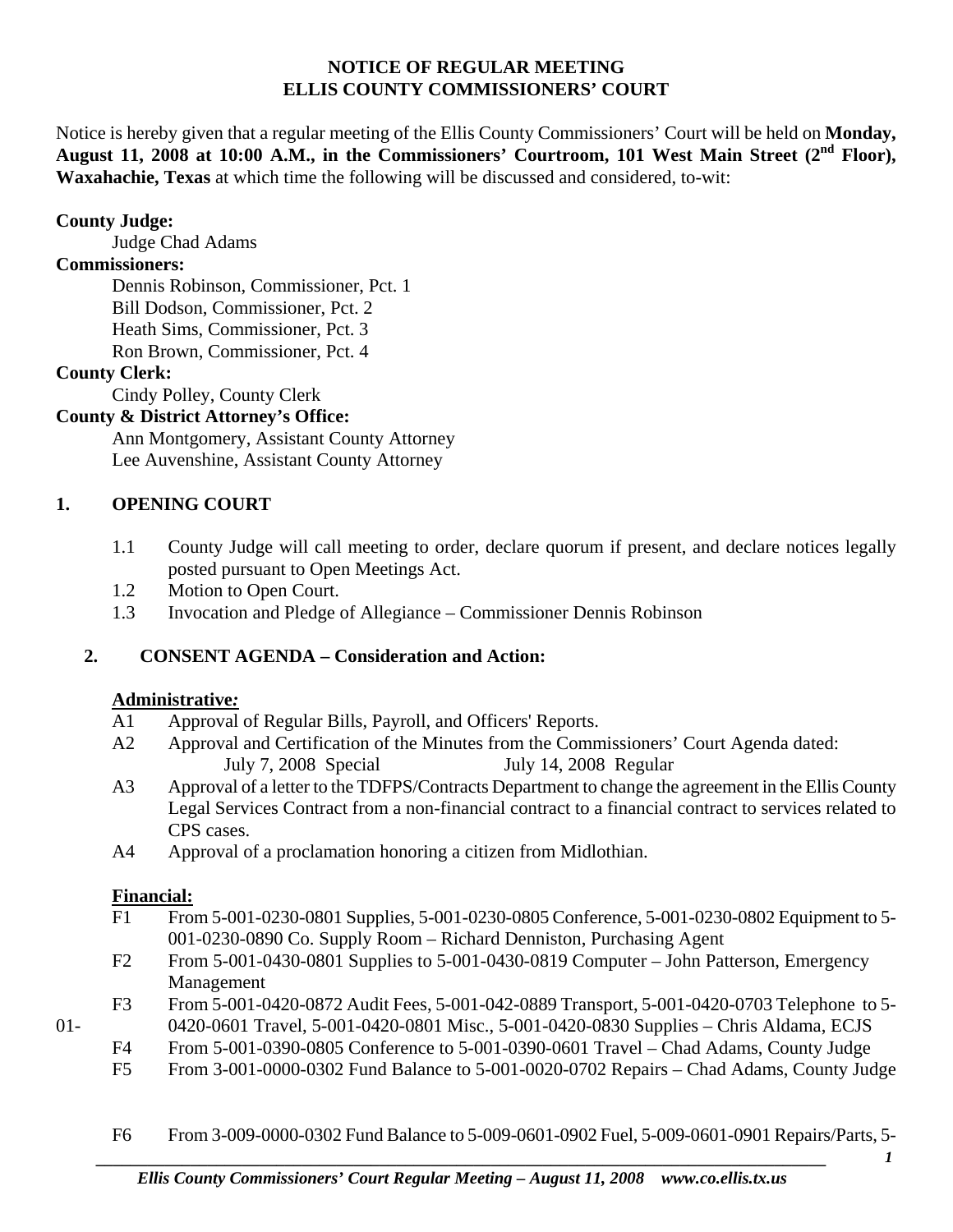009-0601-0962 Lubricants, 5-009-0601-0907 Tires, 5-009-0601-0920 Contract Labor – Dennis Robinson, Commissioner, Pct 1

- F7 From 3-001-0000-0302 Fund Balance to 5-001-0230-0890 Supply Room Chad Adams, County Judge
- F8 From 3-010-0000-0302 Fund Balance to 5-010-0652-0910 Equipment Bill Dodson, Commissioner, Pct. 2
- F9 From 3-001-0000-0302 Fund Balance to 5-001-0010-0808 Gasoline Chad Adams, County Judge
- F10 From 006-0754-40008-00000-000 Interlocal to 006-0754-50868-00000-000 Contract Labor Ron Brown, Commissioner, Pct. 4
- F11 From 5-001-0140-0558 Contingency to 5-001-0140-0823 Legal Notices Chad Adams, County Judge
- F12 From 5-001-0140-0558 Contingency to 5-001-0520-0601 Travel Chad Adams, County Judge
- F13 From 5-001-0015-0865 Screening, 5-001-0015-0835 Training to 5-001-0015-0815 Uniforms, 5-001- 0015-0808 Gas – Ray Stewart – Jail
- F14 From 5-001-0425-0884 Insurance, 5-001-0425-0806 Dues to 5-001-0425-0802 Equipment, 5-001- 0425-0803 Furniture, 5-001-0425-0801 Supplies – Diana Buckley, Human Services
- F15 From 3-001-0000-0302 Fund Balance to 5-001-0510-0802 Equipment, 5-001-0375-0819 Computer, 5-001-0360-0819 Computer, 5-001-0230-0819 Computer – Chad Adams, County Judge

# **3. ADMINISTRATIVE**

- 3.1 Presentation from Judge Greg Wilhelm on budget for FY 2008-2009
	- Greg Wilhelm, Judge, County Court at Law #1
- 3.2 Recognition of a Certificate of Compliance for the Ellis County Detention Center inspection. - Chad Adams, County Judge
- 3.3 Consideration and action to accept the recommendation for emergency medical services and authorize the County Judge to sign a contract for emergency medical services, pending review of the contract by our county attorney's office.
	- Heath Sims, Commissioner, Pct. 3
- 3.4 Consideration and action to approve the polling locations for the November 4, 2008 Presidential Election.
	- Jane Anderson, Elections Administrator
- 3.5 Consideration and action to approve the Early Voting Schedule for the November 4, 2008 Presidential Election.
	- Jane Anderson, Elections Administrator
- 3.6 Consideration and action to approve the lease of handicap voting equipment to Palmer ISD, Red Oak ISD, Italy ISD and Avalon ISD for a Tax Rollback Election in October.
	- Jane Anderson, Elections Administrator
- 3.7 Consideration and action to approve a Contract Election with Avalon ISD and Buena Vista Bethel Special Utility District.
	- Jane Anderson, Elections Administrator
- 3.8 Consideration and action to approve a request for funds for FY 2008-2009 for Meals on Wheels services to needy elderly and disabled persons throughout Ellis County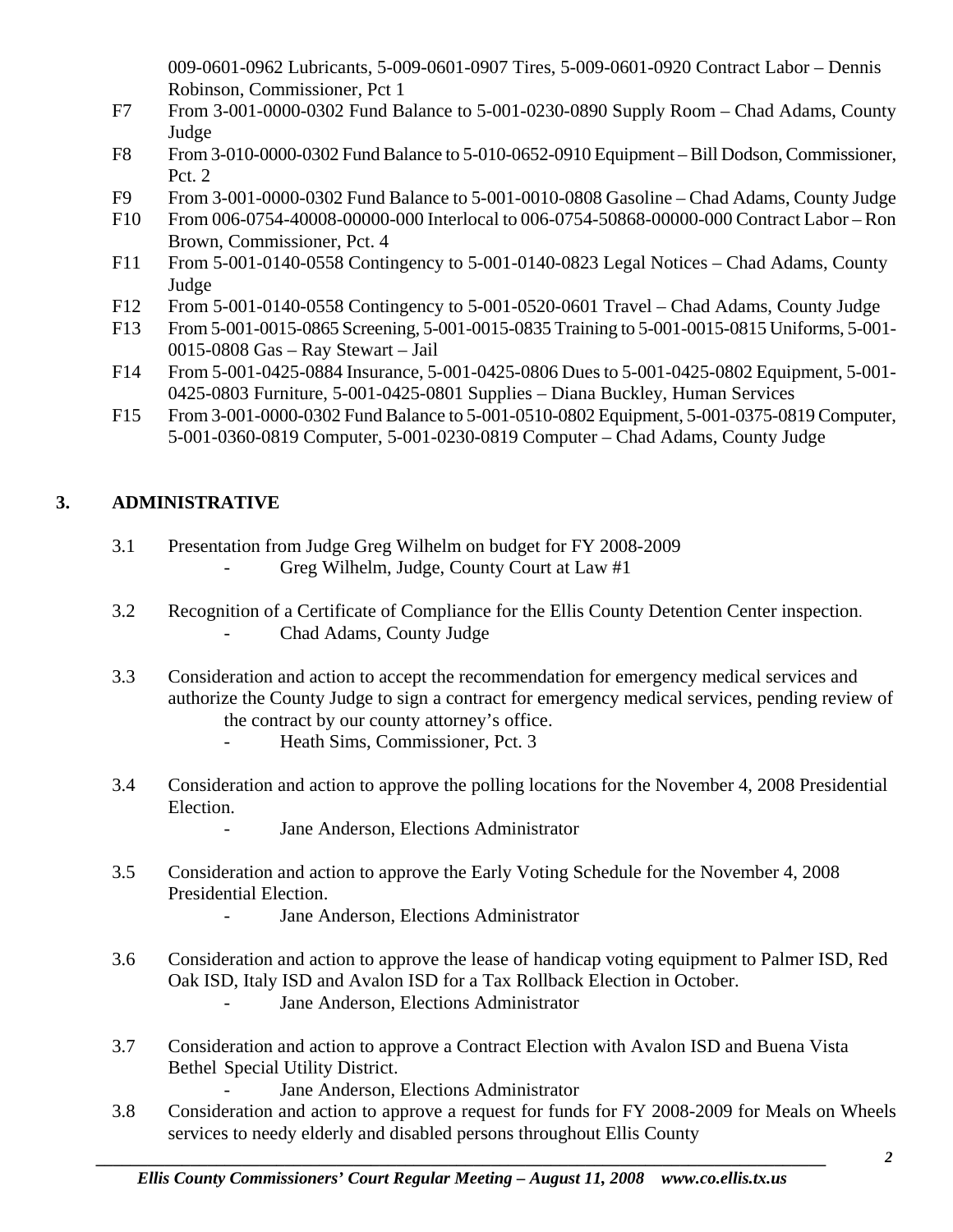- Holly Davis, Special Projects Director
- 3.9 Consideration and action to accept the Low Income Repair Assistance, Retrofit and Accelerated Vehicle Retirement Program (LIRAP) Local Initiative Projects Contract Notice to Proceed (NTP) for FY 2008.
	- Holly Davis, Special Projects Director
- 3.10 Consideration and action to approve a "Clean Fleet Vehicle Ordinance" to comply with guidelines set by the Regional Transportation Council for vehicle acquisition, vehicle operation, and vehicle maintenance.
	- Holly Davis, Special Projects Director
	- 3.11 Consideration and action to approve a contract with Bobby Goldstein Productions for filming a scene of an episode for a television show at the Ellis County Courthouse on August 11, 2008. - Holly Davis, Special Projects Director
	- 3.12 Consideration and action to seek bid proposals for the construction of a juvenile center and small storage center on the county farm property.
		- Joe White, County Engineer
	- 3.13 Consideration and action to approve a contract with Architexas for professional architecture and drafting services at an hourly rate, for work on the building associated with but not included in the Ellis County Bond Program. (*State laws require that design plans of certain government buildings must by stamped by a registered professional architect*.) **Joe White, County Engineer**
	- 3.14 Consideration and action for the county judge to sign a drainage easement between Ellis County and Mario and Ligia Mitchell at 1100 Pierce Road in Red Oak, Texas.
		- Joe White, County Engineer

# **4. DEPARTMENT OF COUNTY DEVELOPMENT**

### **Consideration and action regarding the following presented by Delton Ake, Director Department of County Development:**

- 4.1 To grant a one -time variance from County of Ellis Rules, Regulations and Specifications for Subdivisions and Manufactured Home Parks as it relates to the fire hydrant requirement for proposed Tre Vasca Estates, Tommy and Susan L. James, Pct. 2.
- 4.2 Simplified Plat Tre Vasca Estates, 3 lots, Tommy and Susan L. James, Pct. 2.
- 4.3 To grant a one-time variance from County of Ellis Rules, Regulation and Specifications for Subdivisions and Manufactured Home Parks as it relates to the fire hydrant requirement for proposed replat of Curtis Farm Estates, Phase I, lots 5 & 15, block A, Sammy and Terry Cox, Pct. 1.
- 4.4 Replat Curtis Farm Estates, Phase 1, lots 5 & 15, block A, Sammy and Terry Cox, Pct. 1. **5. PURCHASING**

# **Consideration and action regarding the following presented by Richard Denniston, Purchasing Agent:**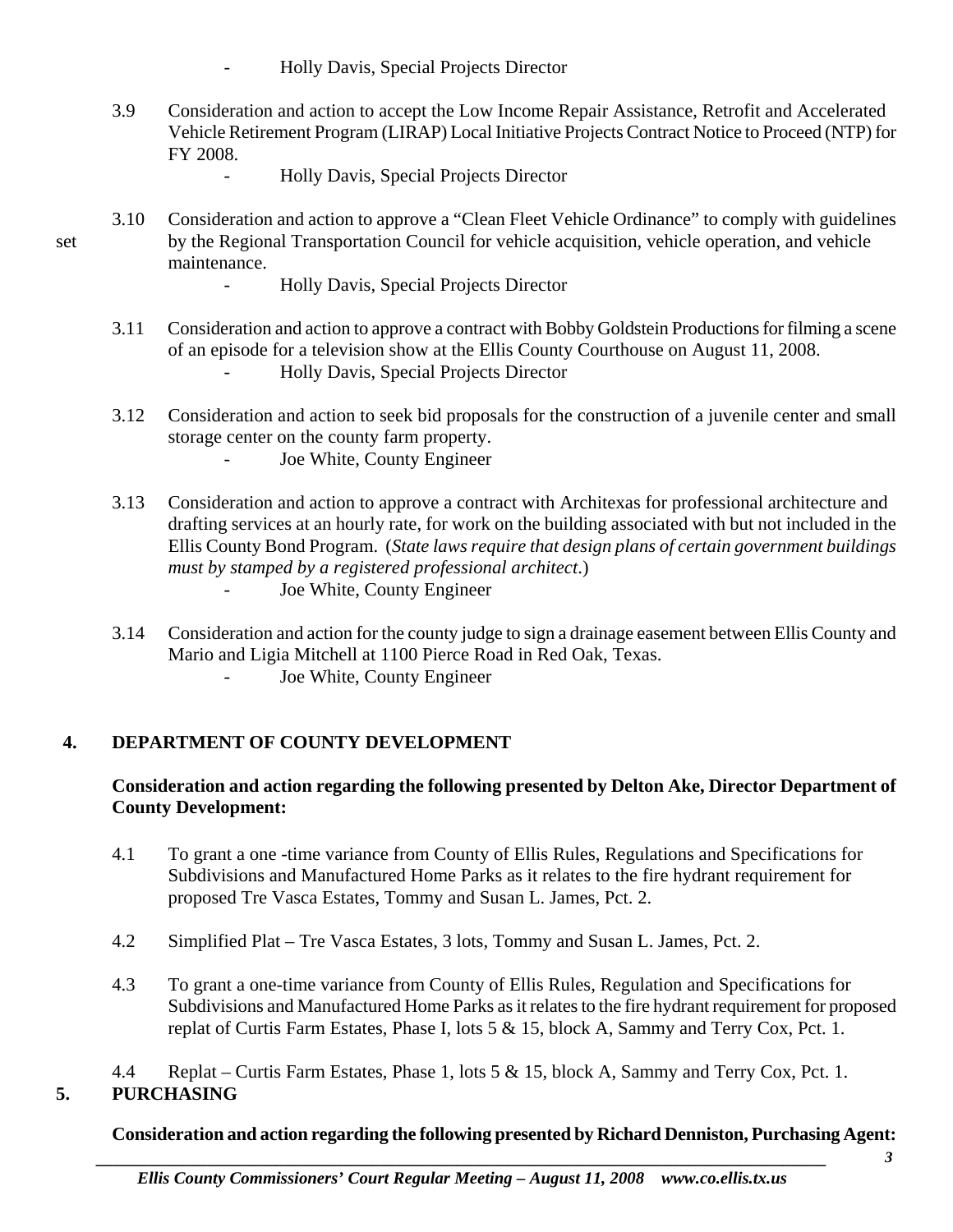- 5.1 To purchase one (1) Toyota Tundra for the Extension Office from Philpot Toyota in the amount of \$24,455.00.
- 5.2 To purchase one (1) Dodge Charger for Juvenile Services from Philpot Motors.
- 5.3 To purchase one (1) Dodge Ram 3500 ST Reg Cab for Precinct 2 from Allen Samuels Auto Group for the amount of \$24,125.28
- 5.4 To purchase two (2) 2009 Chevrolet 2500 HD for Weights and Measure Vehicles for the Sheriff's Office from Caldwell Chevrolet in the amount of \$35,938.00 each for total of \$71,876.00.
- 5.5 To purchase ten (10) 2008 Ford Police Interceptors for Ellis County Sheriff's Office from Philpott Motors for \$21,197.00 each for a grant total of \$212,370.00

# **6. RECESS TO CONVENE TO EXECUTIVE SESSION**

### **7. EXECUTIVE SESSION**

"The Commissioners' Court of Ellis County reserves the right to adjourn into **Executive Session** at any time during the course of this meeting to discuss any of the matters listed in this agenda, in the order deemed appropriate, as authorized by Texas Government Code §551.071, §551.072**,** §551.074 or to seek the advice of its attorney and/or other attorneys representing Ellis County on any matter in which the duty of the attorney to the Commissioners' Court under the Texas Disciplinary Rules of Professional Conduct of the State Bar of Texas clearly conflicts with Texas Government Code Chapter 551 or as otherwise may be permitted under §551.071, §551.072**,** §551.074."

7.1 Pursuant to Section 551.072 of the Government Code, consultation with counsel regarding the possible sale or lease of real property "if deliberation in an open meeting would have a detrimental effect on the position of the governmental body in negotiations with a third person.

# **8. ADJOURNMENT OF EXECUTIVE SESSION**

# **9. ADJOURNMENT**

Signed this the 7th day of August, 2008.

\_\_\_\_\_\_\_\_\_\_\_\_\_\_\_\_\_\_\_\_\_\_\_\_\_\_\_\_\_\_\_\_\_\_\_

Chad Adams Ellis County Judge

I, the undersigned, County Clerk of the Ellis County Commissioners Court do hereby certify that the above Notice of Regular Meeting of the Ellis County Commissioners Court is a true and correct copy of said Notice, that I received said Notice, and it was posted at the doors of the Ellis County Courthouse, a place readily accessible to the